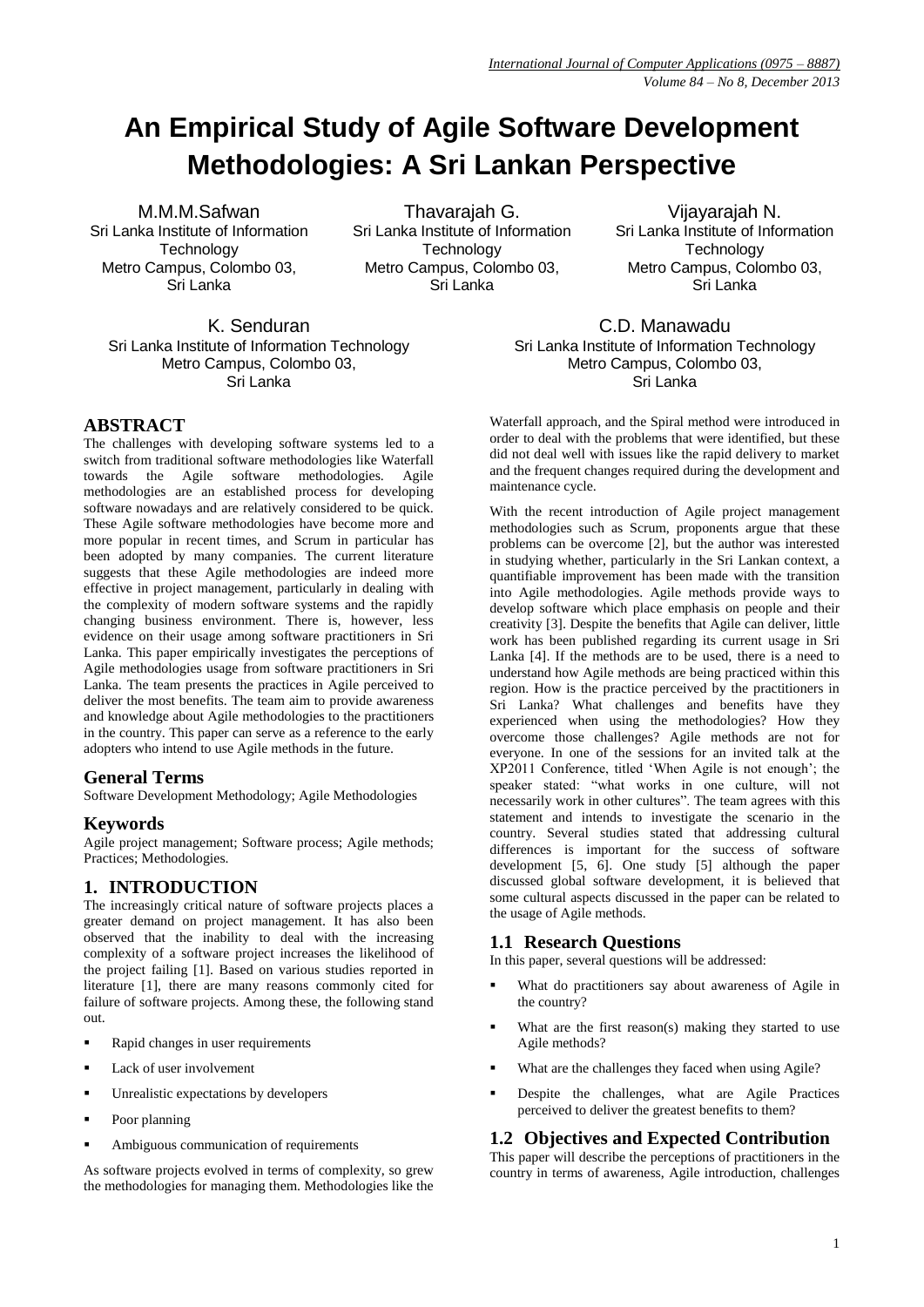they are facing, and the benefits they obtained when using the methods. The challenges of using Agile methods can serve as guidelines for software practitioners in Sri Lanka and the nearby region where only limited studies about this field exist. It is hoped that the findings will help to reduce the difficulties encountered when they are trying to introduce Agile methodologies. In addition, this study will help add to the empirical evidence of software engineering knowledge and software processes in terms of Agile methods usage. It is hoped that based on the findings from this study, the usage of the methods will increase and at the same time, add to the awareness of the Agile methodologies in the country.

Agile methods are established methodology that is believed to produce faster results when developing software. Nonetheless, Agile is not a silver bullet replacing traditional methods of software engineering, such as the Waterfall model. However, to get the best out of Agile, it must be adapted to the people and organization of the adopters. While Agile became typical in the development of software in the Western countries (such as Europe, Australia and Northern America), it is not the case in other regions: Southeast Asia region [4] and countries such as Sri Lanka. For them, Agile is new and some have never heard of the method [7].

Furthermore, with the importance of software industries to the country, it is necessary to provide baseline on how to use software processes that can be adapted to frequent change in the business environment.

This paper will present the perception from practitioners in Sri Lanka on the emergence of Agile methodologies. In this paper, their awareness will be considered. Challenges associated with the introduction of Agile methods will be presented, together with solutions suggested by the practitioners. The practices perceived to deliver the most benefits are also presented. As qualitative study is always concerned with validity and reliability of the findings, these issues are discussed before the paper is concluded.

This research paper is structured into two sections. Section 2 will contain the literature review on this topic and the details of the background study that has been conducted. The final section will consist of all the references that have been cited in this paper.

## **2. LITERATURE REVIEW**

Although there are some papers about the perception from adopters of Agile methods, however, these studies were mainly carried out in Western countries such as Canada, the European region and the United States [8-10]. This chapter describes how Agile software methodologies have emerged over the years in Sri Lanka.

#### **2.1 Agile Software Development**

The use of iterative and incremental software development techniques grew during the latter half of the 1990s [11]. At the same time, new software development methodologies began to utilize these techniques, espouse flexible rules of project behavior, and focus on human interactions. By early 2001, the word Agile was selected to describe software development methodologies adhering to these joint principles [12]. The emergence of Agile methodologies, however, can be said to have begun in the mid- 1990s, when software methodologies and techniques such as Extreme Programming (XP), Scrum, eXtreme Testing, Crystal Family of Methodologies, Dynamic Systems Development Method (DSDM), Adaptive Software Development (ASD), and Feature-Driven Development (FDD) began to emerge. Since then, Agile software

development methods have gained popularity and have become increasingly important to a significant number of software development organizations [13, 14]. In a short time, agile development has attracted huge interest from the software industry. A survey in the USA and Europe reveals that 14% of companies are using agile methods, and that 49% of the companies that are aware of agile methods are interested in adopting them [15].The area of Agile software development methodologies has been researched to some extent [16] and has gained a lot of attention mainly because of its potential to improve customer satisfaction, decrease defects rates, and shorten development time along with its capability to assist rapidly changing requirements [17, 18, 19].



**Fig 1: Chow and Cao's Research Model**

# **2.2 A Model for Measuring the Effectiveness of Agile Methodologies**

Chow and Cao [20] proposed a model for identifying the critical success factors for projects that use Agile methodologies (See Figure 1). They identified the following as key factors which may affect the success or failure of an Agile software project.

- Organizational factors, such as management commitment and organizational environment,
- People factors, such as team capability and customer involvement
- Process factors, such as the project management process and project definition process
- Technical factors such as Agile software development techniques and the delivery strategy
- Project factors such as project nature and project type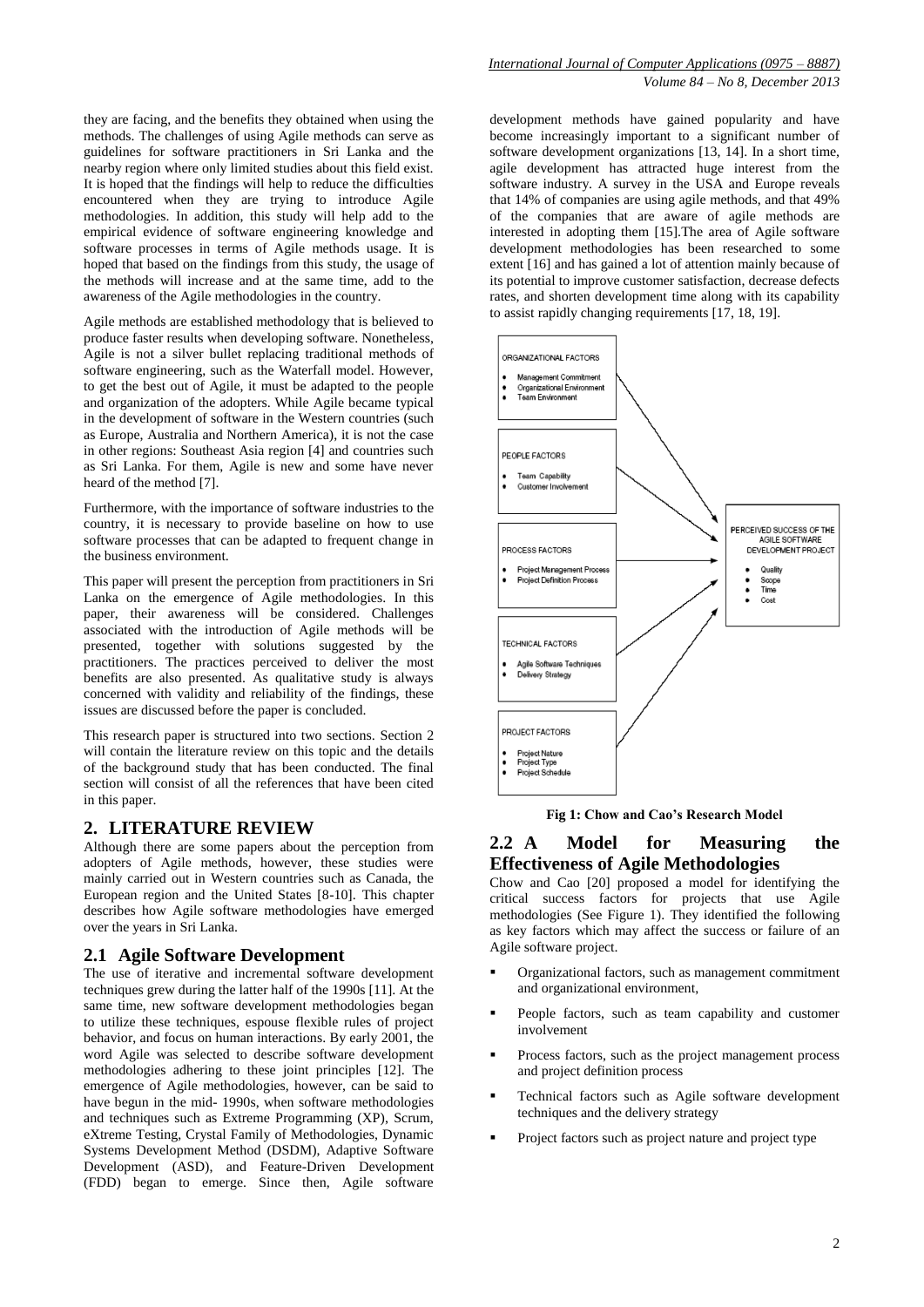# **2.3 The Importance of Software Industries and Software Process in Sri Lanka**

Software industry is acknowledged worldwide to be the fastest growing sector. Throughout the last decade there was a trend for the software industry to move from advanced high wage countries, towards low waged countries in Asia. According to analysts this trend will continue during the coming decade. During the last decade India made the best use of the above scenario and was able increase software exports considerably, to achieve annual growth rate of over 50%. Though Sri Lanka is lagging far behind, it has the potential to improve the enabling factors and make software industry the main foreign exchange earner of the country within a relatively short period [21]. Realizing the important contribution of the software industry to the economic growth and how it can help the community, Sri Lanka has started focusing on it. This is important in order to transform the country into a developed and technological country.

In order to have smooth operation of software development and successful deployment of the industry in ICT, the needs of software processes are considered to be critical. The problems found from one study [22] show that Sri Lanka is still lacking the usage of software processes. Besides, the problems in terms of delivering quality products have also been identified [21]. In addition, recent investigation has discovered that companies in Sri Lanka do not have a clear methodology that shows how the requirements can be obtained [21].

The need for a good software process is important as it can help practitioners define their requirements. These problems have motivated us to introduce Agile methods in the country. As Agile emphasis on collaboration with customers and having works iteratively and incrementally, it will help to reduce some of the associated problems [21]. It is expected that the problems can be minimized with the application of the methods. To the best of the team member's knowledge and based on a review of literature, the team found very little information and published studies about Agile methods used in Sri Lanka.

# **3. METHODOLOGY**

This section provides the road map to achieve the research objectives. The section presents the research design by describing the research approach, target population, sample size, sampling technique, data collection and data analysis methods.

Two methods were employed, initially conducting semistructured interviews from each company and later collecting the team's perception via an online survey.

This facilitated the involvement of many team members, allowing the comparison of their opinions. At the same time, through these of open-ended questions, it permitted maintaining a qualitative view on the project environment, without having to conduct interviews with every single team member.

In this study, the team conducted a qualitative semi structured interview to understand the perception of new adopters in Sri Lanka. As software development deals with human factors, a qualitative study therefore helps in understanding the respondents' behavior, and to identify the unknown and never explored scenarios [22]. Unlike the quantitative approach, a qualitative study will help to describe what is actually happening when Agile methods was implemented [23].

Moreover, the systematic review also included qualitative and quantitative research studies, published up to and including 2013. Only studies written in English were included. The search strategy included electronic databases and hand searches of conference proceedings. The following electronic databases were searched:

- ACM Digital Library
- IEEE Xplore
- ISI Web of Science

In addition, the team searched many volumes of the following conference proceedings for research papers:

- Agile Universe
- Agile Development Conference

# **3.1 Study Design**

Questions in this interview were developed from the findings obtained in the baseline study [7]. The issues identified in the baseline study have been the basic references and consequently created hypotheses investigating the perception of software practitioners when using Agile methods. This is a semi-structure interview and therefore the questions are adapted to the answers given by the participants. The interviews mainly focus on capturing the project specific demographics. These demographics include time and the cost factors. The semi structured interviews facilitated the research to gather answers not only for set of pre-defined questions, but also for some important hidden information. Then a preliminary questionnaire was designed to obtain relevant information for the research.

## **3.2 Participants**

Since this is a qualitative study, the participants are purposely chosen rather than at random. The suggestion behind the qualitative study is to purposefully select participants. The participants chosen are based on the following criteria; software practitioners including developers, testers, system analyst, business analyst and project managers involved in Agile project. Taking benefits from their positions is consistent with the objective of the study. The benefit of this purposive sampling is to allow the researcher understanding the scenario from the right participants. The team conducted interviews with a software architect to collect in depth and in detailed information.

# **3.3 Data Collection**

It was identified that the major software development companies in the island and considered the IT companies providing software development services.

E-mails were sent to these companies inquiring their ability to provide information for the above research. Out of them only two companies agreed to provide data – Zone24x7 and Sri Lankan Airlines IT Department. The data were collected from two software organizations in Sri Lanka, between August and September 2013, involving 61 software practitioners. The purpose and implications of the research were explained to the participant before the interview was started. At the same time, prior consent was sought from the participant by providing form to be signed. This study has been granted an ethical approval under Sri Lanka Institute of Information Technology. The interviews were recorded using a voice recorder. Hand written notes were also taken while the interviews were recorded. This is important for reference and can be compared with the recorded data later on in the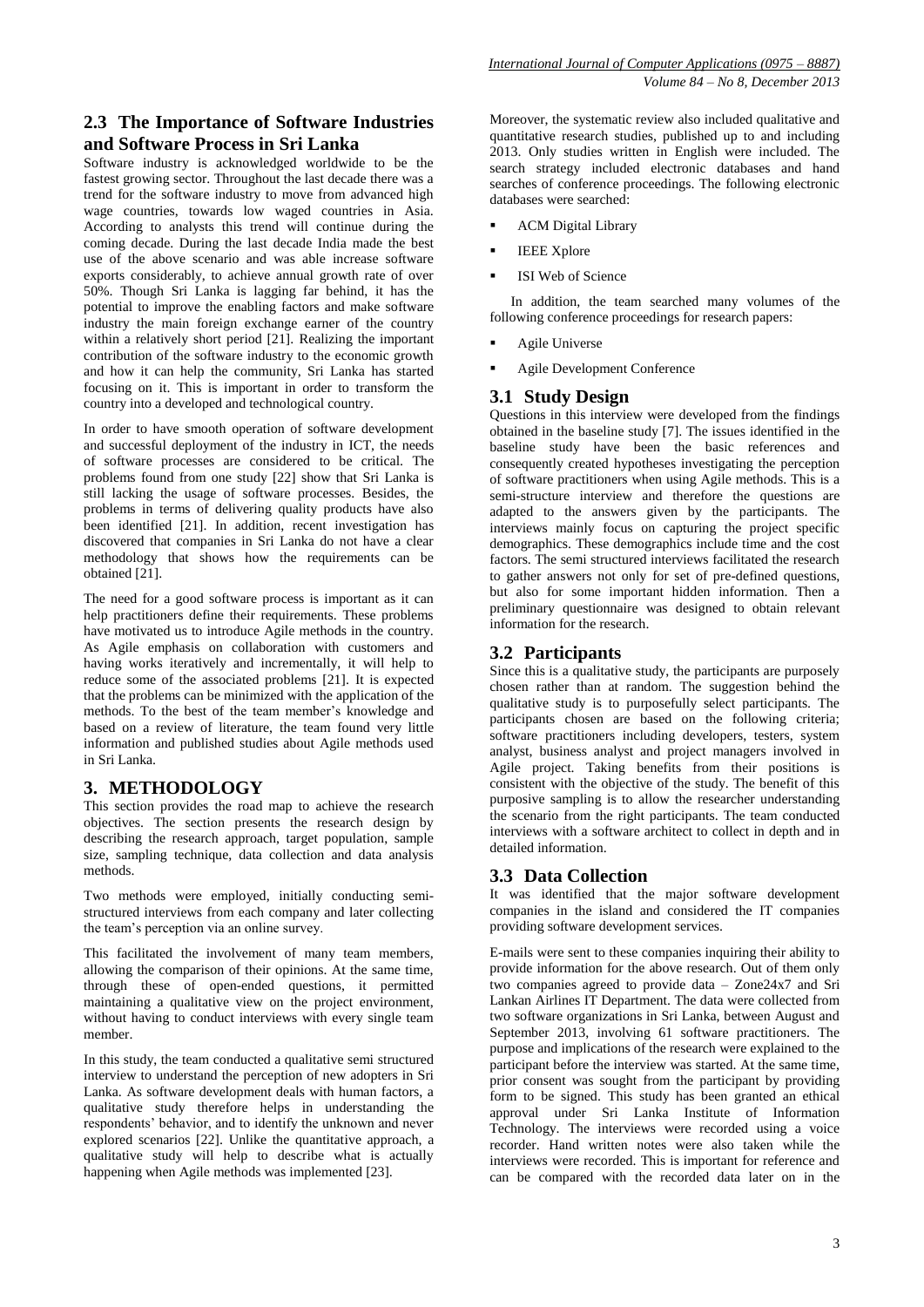analysis stages. As already mentioned above, the research collected data not only through interviews, but also by providing questionnaires to QA leads, Developers and Testers. The questionnaires were distributed mainly via emails and helped the research to obtain information from a large number of personnel.

#### **3.4 Data Analysis**

The data were transcribed and they were compared with the notes that were taken during the interview. It was ensured that only the relevant data were transcribed. The results were entered into spread sheet and the calculations were done. Data were presented using pie charts and bar charts with the help of Microsoft Excel. Results were categorized as follows:

- The percentage of respondents classified according to their roles.
- The percentage of respondents who adopt Agile methodologies in software development process.
- The percentages of different Agile methods used by the respondents.
- The percentage of reasons for using Agile methods.
- The percentage of different problems faced.
- The percentage of different benefits obtained.
- The percentage of respondents who thinks Agile Methodologies are important and vice versa.
- The percentage of reasons for considering Agile Methodologies as important and vice versa.

The percentage of areas where Agile methods are expected to play an important role.

## **4. RESULTS AND DISCUSSION**

This section of the research paper will describe the research outcomes based on gathered information. Information was gathered using interviews and questionnaires. A total of 61 responses were received including the interview.

The information received from questionnaire responses were studied, analyzed and represented in graphical format as follows:

#### **4.1 Sample Categorized by Roles**

As shown in Fig 2 out of 60 respondents 45% are quality assurance managers, 25% are software developers, 8% are project managers and system architects. It can be depicted that 92% of the respondents are surely involved in software development processes.

The balance 8% maybe or may not be involved in software development processes but definitely related to IT and software.



**Fig 2: Proportion of respondents in terms of their roles**

# **4.2 Agile Methodologies Practitioner Statistics**

Do you adopt Agile Methodologies in software development process?



#### **Fig 3: Proportion of respondents based on usage of agile methodologies**

As displayed in Fig 3 68% of the respondents are currently using and involved with Agile methodologies in their developing process. These shows that almost  $\frac{3}{4}$  of the population are adopting Agile methodologies as a working practice. However 32% has responded that Agile methodologies is not being used in their development process which means that there is more than  $\frac{1}{4}$  of the population which has to be motivated to adopt Agile methodologies by highlighting its importance and significance.

41 out of 60 which are 68% of the respondents were using Agile methodologies and therefore classified as Agile methodology practitioners. These practitioners were further studied by analysing the different reasons which made them adopt Agile methods. It was found that "To keep up with the changing environments" was leading the way at  $\overline{55\%}$  followed by "Motivated by its benefits" at 28%.

"Enforced by the superiors" was the least used at 18%. Fig 4 shows the different reasons for adopting Agile methods.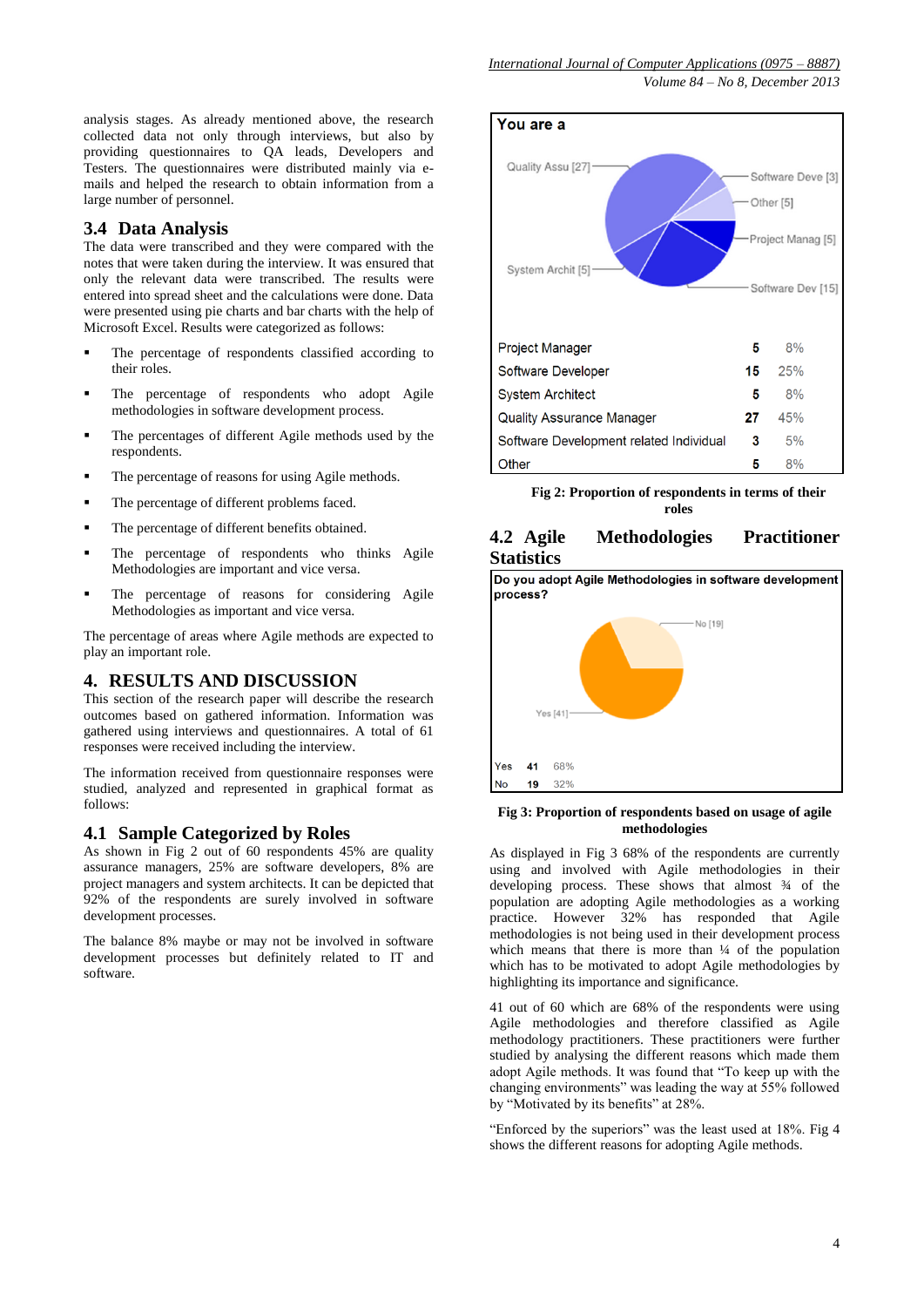

**Fig 4: Proportion of different reason to adopt agile methodologies**



**Fig 5: Proportion of different types of agile methodologies used by agile method practitioners**

The practitioners were further studied by analysing the different types of Agile methods that they use. It was found that "Scrum" was leading the way at 47% followed by "XP" at 26% and "DSDM" at 7%. "Crystal family of methodologies" was the least used at 1%. However the results seem to be fragmented and Fig 5 shows that Scrum and XP being the most used Agile methods.

## **4.3 Challenges and Benefits Involved in Agile Methodologies**



#### **Fig 6: Proportion of different types of challenges faced by respondents**

According to Fig 6 the main issues faced in the adoption of Agile methodologies out of 68% of the respondents are "Costly", "Insufficient team support" and "Repetition of work" at 45%, 30%, 12% respectively. It can be depicted from this result that more importance should be given to cost management and team building activities.



#### **Fig 7: Proportion of different types of benefits obtained by respondents**

The study shows that positive reasons for adoption of Agile methodologies are mainly due to improvement in customer satisfaction which is at 38% according to Fig 7. The other major reasons are clearly represented in the chart above. The "Shortened development time" is the lowest at 18%.

## **4.4 Factors Negatively Affecting the Usage of Agile Methodologies**



#### **Fig 8: Proportion of negative factors contributing to nonagile method practitioners**

The reasons for not using Agile methodologies in the development process were studied and therefore the remaining 19 out of 60 which are 32% of the respondents were classified as non-practitioners. 68% of the nonpractitioners stated that they had no idea of Agile methodologies. This shows that majority of the population are unaware of Agile methodologies concept and its use. 11% of the non-practitioners believed that Agile methodologies is of less importance in the software development project and the benefits obtained by using them doesn't make any difference in the process. This shows that the benefits of using Agile methodologies have not been clearly absorbed by the population. 21% of the reasons indicated in Fig 8 shows that Agile methodologies has not been adopted as a traditional working practice in the organizations like Software Houses. They have been neglected and thus the importance of Agile methodologies and its positive outcomes are over seen. All these factors increase the need of highlighting the importance and benefits of Agile methodologies in a software development project and this research paper exactly does that.

# **4.5 Non-Practitioners Perception of Agile Methodologies**

As depicted in Fig 9 out of 19negative respondents 53% have stated that Agile methodologies is important and useful in the software development process and 47% have opposed it.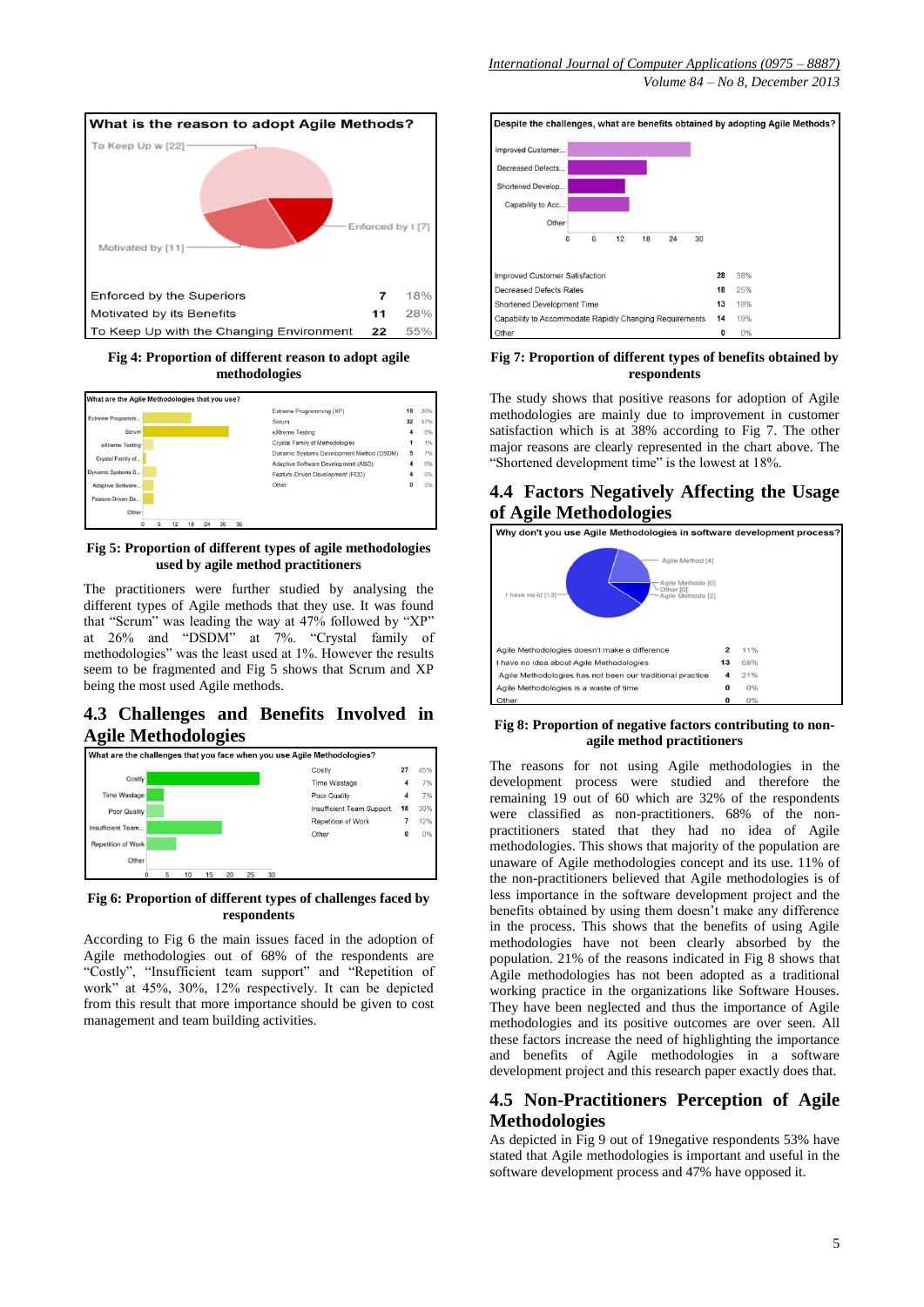

**Fig 9: Proportion of respondents based on importance of agile methodologies**

36% of the non-practitioners who perceive Agile methods as important say that they are useful and provides guidance in coding area whereas both analysis and design manipulates up to 17%. Testing seems to be the lowest affected area at 13% according to Fig 10.



**Fig 10: Proportion of different areas where agile methods are perceived to be important** 

The team managed to interview Mrs. Thushari, Software Architect, IT Systems, Sri Lankan Airlines, Katunayake. The information that was extracted from the interview is described below:

Why do you think adopting an Agile method is useful?

Agile defines the software architecture. It helps people in planning. It allows them to learn from small releases and they are able to adjust from market's feedback.

Explain about the Agile process?

Agile also follows the software development life cycle like requirement gathering, analysis, design, coding and testing but delivers a small release and waits for customer's feedback. In the whole process satisfaction is the highest priority with faster development.

 Are there any particular tools available which can support Agile planning?

Yes there are tools like Rally Software, Version One and XPlanner.

Are there any disadvantages or challenges in Agile?

Yes there are few like inadequate test coverage, code broken accidentally due to frequent builds, early detection of defects, inadequate API testing and performance bottlenecks.

After the interview the team was able to come up with an idea of how plan driven project and agile based project differs as shown in Fig 11, 12 and 13 below:





# **BUSINESS VALUE**









### **5. CONCLUSION**

In this paper, the perceptions have been identified from their awareness, the way they introduced the method and the challenges they are facing. The lessons learnt about perceptions are important to serve as guidelines for the adoption of Agile methods in the country.

This study indicates a low perception from Agile users towards the methodologies and that there is difficulty of getting everyone in the team to take responsibilities. The findings also show that people need to be confident when trying to use Agile methods. This is so as they need to see something working and proven success stories from the Agile users. From this study, the challenges are mostly found from the organizations having hierarchical approach. Here the management is expected to set the datelines and control the process, therefore Agile is hard to be accepted. It was found that the challenges from lack of documentation, organizational aspect, involvement, knowledge and culture are all based in or related to people factor where the mindset change is needed to overcome those challenges.

However, recent Google Trend Research show increasing interest of software development companies towards Agile based software development (See Figure 14).

This study adds evidence to the knowledge of software engineering and software process; at the same time it provides knowledge and reference about Agile methods to the country and the nearby region.